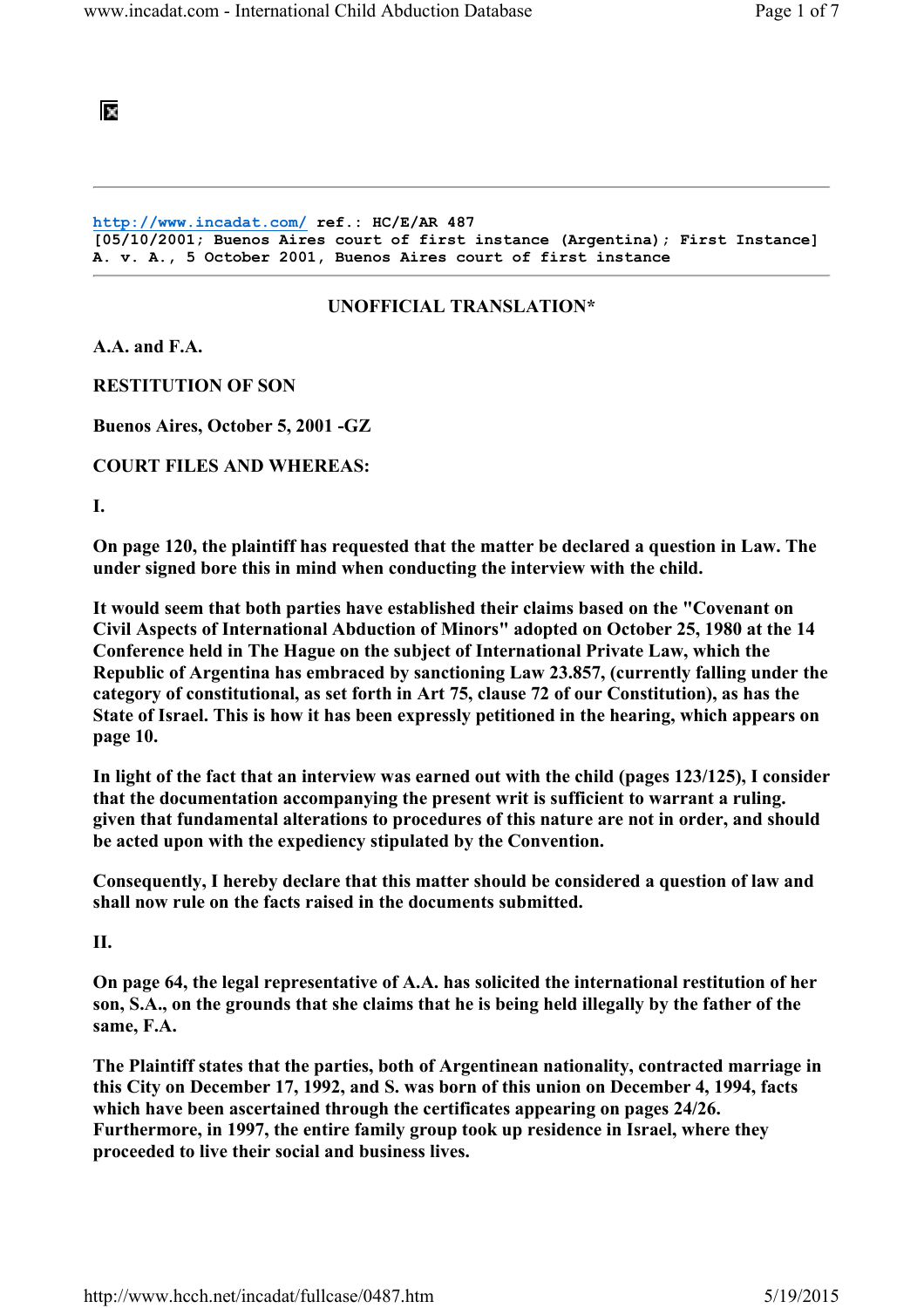She affirms that the child has lived a satisfactory and happy life in that country, having adopted Israeli customs, traditions, habits and behavior. He attends school, he has his maternal grandparents and friends close to him and most of his affections are in Israel.

The Plaintiff reports that, in December of the year 2000, Mr. A. returned to Argentina. Previously, on August 1, 2001 authorization had been granted for the minor son to allow him to enter and leave that country until reaching the age of majority. She manifests that said authorization did not, in any manner whatsoever, imply that he had been granted permission to relocate to any country other than that of S.'s habitual residence, which is Israel.

The Plaintiff states that both parties initiated divorce proceedings in that country in March of the year 2001, and on June 12 of the current year, the Rabbinical Tribunal for Jerusalem's jurisdiction, who intervened in the divorce, granted custody of the minor (Z., in the Hebrew language) to his mother.

She claims that on the 10th day of that same month, Mr. A. picked up his son from school, picked up all of the clothing and documentation belonging to the child, and took him via Madrid, to Argentina, entirely without the knowledge of the mother and without the consent of the same, having acted in an illegal manner.

The Plaintiff points out that in the hearing that was held on May 5, 2001 before the Rabbinical Tribunal authorities, both parties had undertaken before the Court not to take the child out of the country. For this reason, the husband was to hand the minor's passport over to the Tribunal, which he did, but he only handed over the Israeli passport and not the Argentinean one. He used the latter to take his son out of Israel.

The Plaintiff filed a written petition, as suggested by the central authority of Israel, to the central authority of Argentina, requesting the application of Law 3.657, for the purpose of bringing about the return of the minor.

Other considerations have been cited and she has requested that Art 13 and 20 of the above mentioned law not be applied. She has offered evidence and establishes her right on Art. 3 and related provisions of Law 23 [illegible] 45, and articles 3, 4, 5, 7, 11, 12, 23 and related provisions of Law 23. [illegible] and petitions the restitution of her son within the shortest possible period of time, including legal costs.

On page 97, further documented evidence has been provided.

III.

On page 109, the Defendant F.A. responds to the claims, recognizing the legal obligations cited, and denies them, claiming that the facts and rights invoked by the Plaintiff have been distorted.

He states that the entire family group was born in Argentina.

That in 1987, the Defendant left for the Stale of Israel, where he remained for more than three years. In that country, in 1989, he met A., and when they decided to get married, they did so in the Republic of Argentina, where their son was also born.

He affirms that, in 1997, his ex-wife convinced him to try their luck in a foreign country, proposing the State of Israel, where the parents of the Plaintiff lived.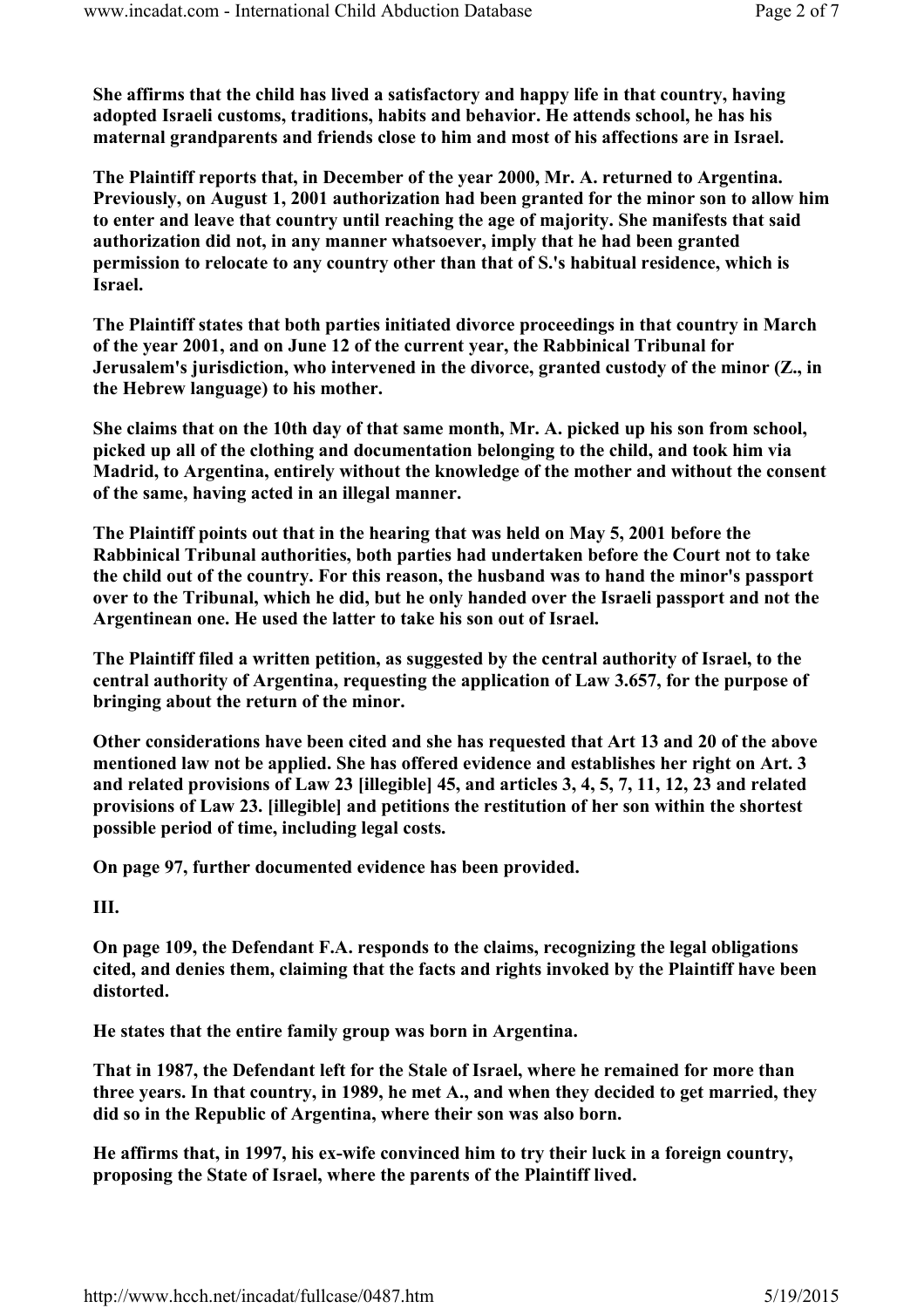He maintains that it was never the couple's intention to remain definitively in that country, and that, when they left Argentina heading to Israel, he did so, not by personal choice, but because A. succeeded in convincing him to support her project.

He claims that, in fact, after the assassination of the Israeli Prime Minister, Yitzjak Rabin, in 1995, an event which shocked the entire world, a progressive deterioration of the socioeconomic situation of that country commenced;

That Israeli politics, with regard to thy issue of Palestine began to employ a "hard line" approach, that is, that the channels of diplomatic negotiation disappeared and the use of military force was fostered.

He claims that therein lies the key to the issue of the duties involved in paternal rights, which entail, among other things, looking out for the safety of one's son.

He decided them it was advisable for S. - and for all involved - to desist the project of living together abroad and to return to Argentina.

He states, lastly, that in May of the year 2001, due to the political-military situation in Israel, be agreed with his wife that, should it get worse, be would take it upon himself to move S. to this country. They also agreed that their son should keep his Argentinean passport as well as the travel permission form signed expressly by her. On May 9, both parties even visited the Argentine Consulate in Israel to renew the child's passport.

And, that on May 10, he accompanied his wife to an appointment with a psychoanalyst, due to the fact that she had been very disturbed. On May 11, he returned to Argentina.

On May 24, he became aware that A. and S. had been very disturbed by the violent events in Israel.

On June 8, he traveled to that country, and having witnessed the state of anxiety in which be found S., he immediately took him to Argentina.

The Defendant declares that he lives in this city with his son and that the Plaintiff is entirely aware of this fact, the Plaintiff has been, in communication with the child.

He claims that his wife changed her mind, and that she now invokes an alleged judicial ruling dated June 12, 2001 in which she has apparently been granted temporary custodial rights of the minor.

He does not accept this ruling, claiming that it was issued after his return to Argentina, and therefore he has not had the right to act in his defence.

He points out that the Plaintiff filed for divorce in May of 2001. In response to which the Defendant conceded, but no definitive judgment has been rendered yet nor has the custody of S. been resolved.

The Defendant declares that he never acted in an illicit manner, and he vigorously opposes the restitution of the minor, citing the provisions of Art. 13, clause b of Law 23.857, on the grounds that this would be putting the child's psychological and physical state at serious risk, at least until such time as the high-risk conditions that currently prevail in Israel significantly improve, alleging that this country currently finds itself in art effective and real state of war.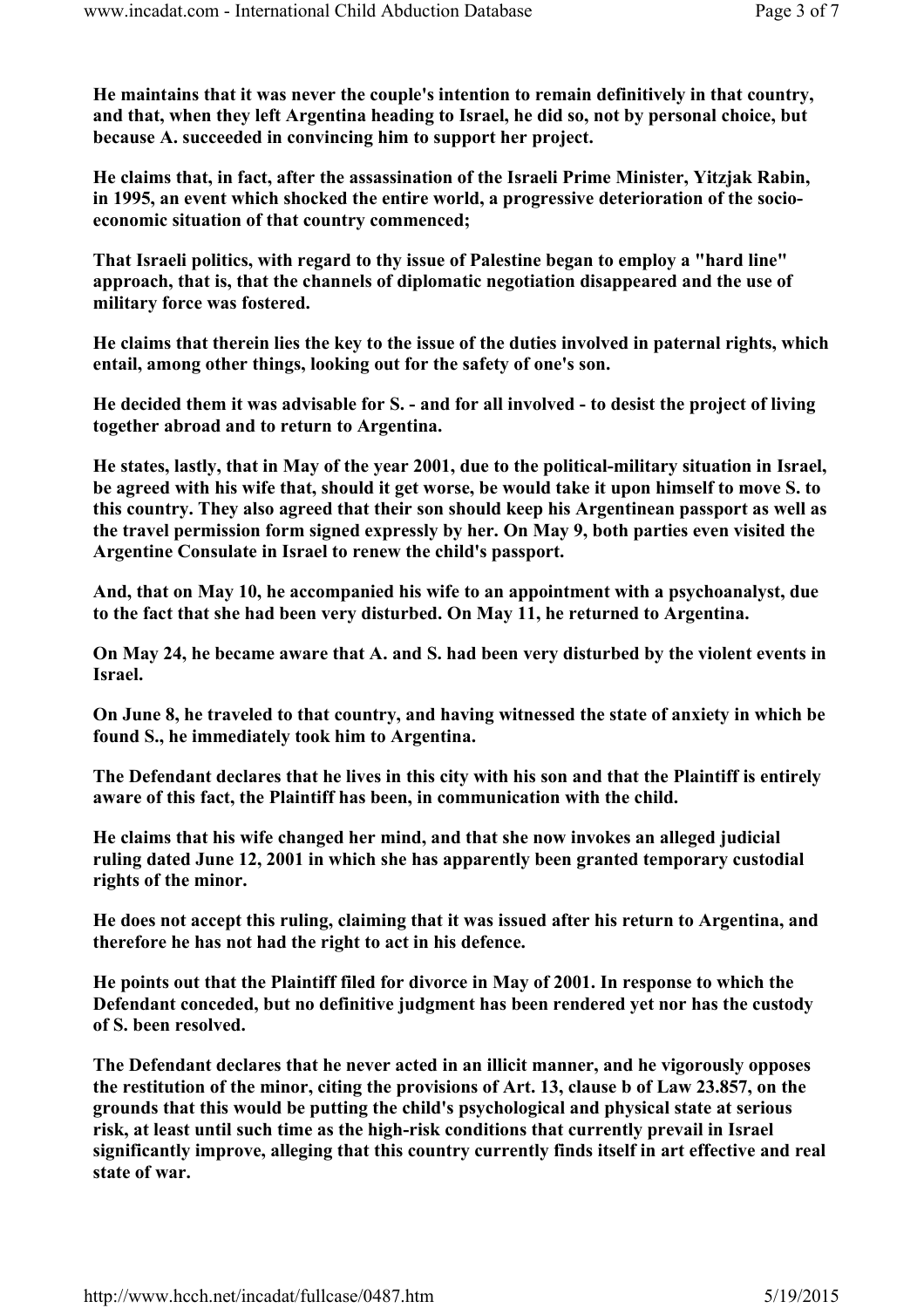He concludes that the minor has not been separated from his known environment because he was born here and also has friends here, he speaks Spanish fluently and regularly attends the "Escucla Sol" - He therefore requests that the restitution petition be denied and that a visitation schedule be established in favour of the Plaintiff.

IV.

In light of the documentation that has been attached hereto on pages 23, 31/37, 90/92 and 94/97, the present duly complies with the provisions of Art. 6, 24 and 26 of The Hague Convention of 1980.

Art. [illegible] clause a) pertaining to the above was established for the purpose of "guaranteeing the immediate restitution of minors that have been relocated or displaced in an unlawful manner in any of the participating States."

Art. 3 states that the removal or custody shall be considered unlawful:

a) when an infraction occurs that violates custody rights that have been attributed, severally or jointly, to a person, an institution or any other organization, in accordance with current laws of the State in which the minor has taken up habitual residence immediately prior to his removal or retention;

## and

b) when this right is effectively exercised, severally or jointly, at the time of removal or retention, or would have been exercised if said removal or retention had not been produced.

Art. 4 further adds that "the Covenant shall apply to all minors that have taken up habitual residence in a participating State immediately prior to the infraction of the custodial or visitation rights."

## It should be noted that

"Beginning at the 1891 The Hague Conference, during the 1900 session, the concept of domicile was substituted by that of habitual residence in matters of guardianship, a criteria which has been followed in successive treaties and conventions, among them The Hague Convention of 1980 . .. whereby habitual residence constitutes a sociological point of connection, unlike that of domicile, which is more standard in nature.

It therefore signifies the place where the minor carries out his activities, where he has been established with a certain degree of permanence, the centre of his emotional and daily experiences . . . the expression 'habitual residence' refers to a factual situation that assumes stability and permanence . . . The experts from the countries that intervened in the elaboration of the Covenant chose the habitual residence of the minor for the purpose of attributing jurisdiction to the same, on the grounds that this is a concept that tends to provide greater juridical security in matters of restitution, due to the fact that judges who are from the place in which the minor lives his daily life will be better suited to assess the fundamental questions (cons. C1, CC San Isidro, Room 1, August 31st, 2000, E.D. -191, Resolution No. 50.577, page 122., doctrine and jurisprudence cited therein: idem. Comments on the above-cited Resolution by Stella Maria Biocca: 'The interests of the minor and the fundamental rights of same', pg. 228, paragraph :) published in 'Family Law', Interdisciplinary Journal of Doctrine and Jurisprudence", No. 1 [illegible], Edit. (Abeledo Perrot, 2001).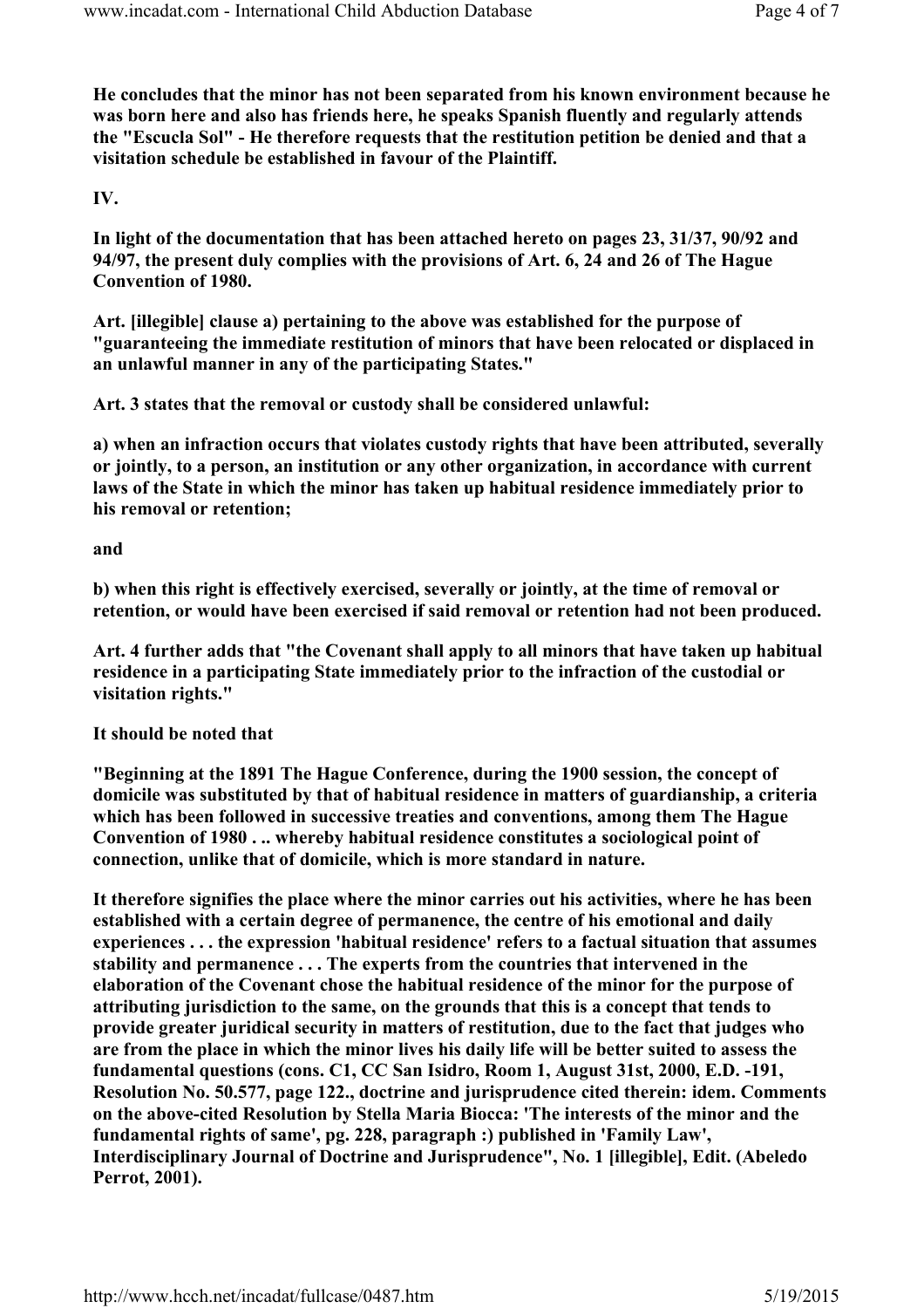In accordance with these parameters, I should clarify that there is no doubt that the family traveled to Israel to find new horizons in the year 1997, and that, in 2001, the couple bad in fact separated. That is to say, I consider this place to be the habitual residence of S. who attended the "[illegible] School" (page 49 and 93) and also carried out his daily social and family life there in Israel.

Furthermore, his parents also resided there, and, in fact, the Plaintiff filed for divorce before Jerusalem's Rabbinical Tribunal.

Moreover, the Defendant consented to the above jurisdiction, based on the fact that both parties appeared before this Tribunal on May 6, 2001.

The agreements established in that hearing are illustrative, firstly because the husband designated a representative, witness and messenger, and the parties suspended the divorce proceedings for a period of seven months, subject to the behavior they demonstrated during this time, details of which are given.

Secondly, because they also agreed that a ruling would be made on the subject of a temporary support allowance to be granted in favour of the minor, Z. (S.). Lastly, the husband undertook to hand over the child's passport his wife and both agreed not to remove their son from the country without the express consent of the other parent (page 41). On that date, the Tribunal ordered Mr. A. to pay support to his wife for the minor, commencing on June 5, 2001. (page [number illegible]).

Notwithstanding, the Defendant, without the consent of the other party, removed his son from his place of residence and transferred him to this country on June 10, 2001.

Two days later, the Rabbinical Tribunal of Jerusalem ruled that the minor was to remain in the custody of his mother (pg. 15).

In light of the above, there is no doubt in my mind that S. was removed in an unlawful manner from his place of habitual residence and that the circumstances stipulated in Art:, clause a) and b), second paragraph of the Convention have been produced.

Therefore, I must, in principle, order his immediate restitution to the State of Israel.

V.

However, the father alleges that the minor would be put at serious physical and psychological risk should he be returned (Art. 13, clause b) of the Convention) due to the state of war in which the country finds itself with regard to the Palestinian community, which has intensified over the past few years following the assassination of the Israeli Prime Minister in 1995.

Unfortunately, acts of terrorism due to political, racial and religious intolerance occur all over the world. As the Prosecutor for Minors points out in his judgment on pages 129/131, in the city of Buenos Aires, where S. currently makes his habitual residence, terrorist acts were perpetrated in 1992 and 1994, which, due to their grievous nature, caused outrage around the world.

One must also remember the horrific assassination of Yitzjak Rabin in 1995, as well as countless other bloody events that could specifically be cited.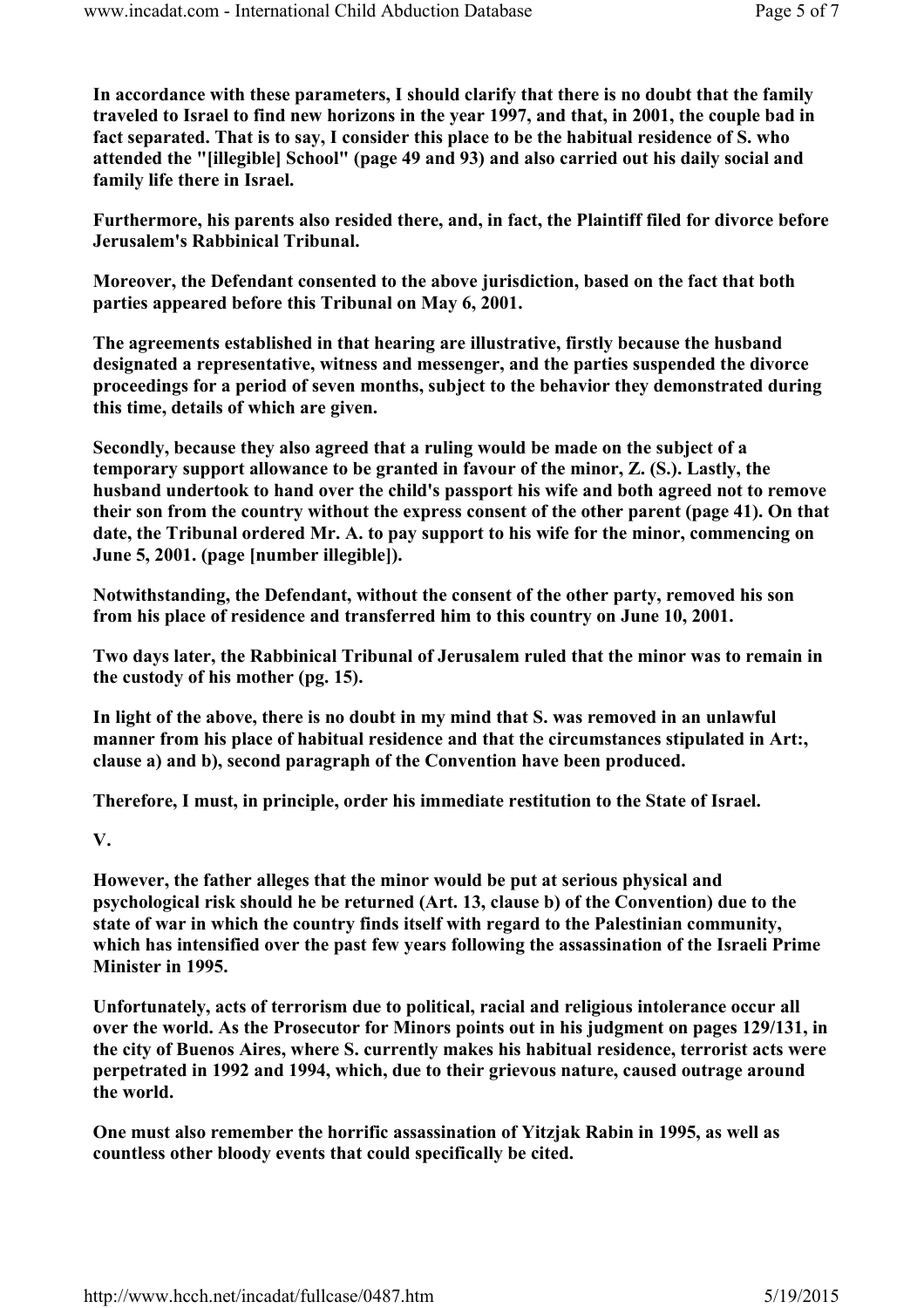But this worldwide situation was not an obstacle to the A. couple who, two years later, decided to move to Israel to live. If the husband had considered then that the trip would put the lives of his loved ones at serious risk, he would evidently not have made the trip.

Despite the contradictory arguments given in his response statement, the conduct displayed over the past few years indicates that this real risk did not exist, in other words, I reiterate that he would not have made the trip in 1997, or at the very Least, the family would have returned very quickly.

That country has lived under war-like conditions for many years with its Palestinian neighbors, with alternating periods of relative peace mixed with escalating confrontation. Despite this fact, its inhabitants, who have always lived in this manner, continue to carry out their daily activities, as I have stated, even under these particular circumstances in which the country is experiencing.

In any event, the request filed by the Defendant was formulated before the savage attack that took place in the cities of New York and Washington on September 11, 2001, which cost the lives of thousands of people of diverse ages, sexes, race, religions and nationalities.

This fact has indeed put the entire world in a state of alert, especially countries In the Middle East, and those in which a traditional conflict has existed with the Arab world, such as Israel.

In this country there have been escalating and repeated terrorist acts that have cost the lives of many innocent people. And, although terrorism knows no borders, the reality is that, given the situation today in the world, there is the possibility that, within a short period of tune, the events in Israel could worsen and become a serious threat to the safety of a child that is taken to this country, although this might not occur.

Therefore, although there is no doubt in my mind that the minor should be returned to Israel, where he lived up until a few months ago with his mother, I shall suspend its implementation for two months - until December 5, 2001 on the understanding that, should the situation continue to stabilize, S. must travel immediately to said country.

In light of the above, and in accordance with the legal regulations cited, and the provisions of Art. 3 of the Convention on Children's Rights, having heard the statement of the Prosecutor for Minors, pg 129/131, and that of the Government Attorney, pg. 133/136 [illegible], I hereby

a) Declare the present to be a question in law,

b) Order the restitution of the minor, S.A., in the State of Israel, and defer its execution to December 5, 2001, under the conditions laid out in the clause V., final paragraph.

c) The cost of the this process shall be assumed by the Defendant, who must undertake to pay the expenses that shall be incurred in the transfer of the child back to his place of residence (Art. [illegible] of the Procedural Code, and 25, last paragraph of Law 23.857).

d) I set the fees of the legal representative of the Plaintiff, Dr. Enrique Ignacia Brochard, at \$2,000 (two thousand pesos) (Arts. 1, 6, 7, 30, and 33 of Law 21.83 [illegible], amended by Law 24.432), which must be paid within a period of 10 execution.

The parties to be notified with due diligence of the day and time, as well as the representatives of the Public Ministries in their office. P.A.S.